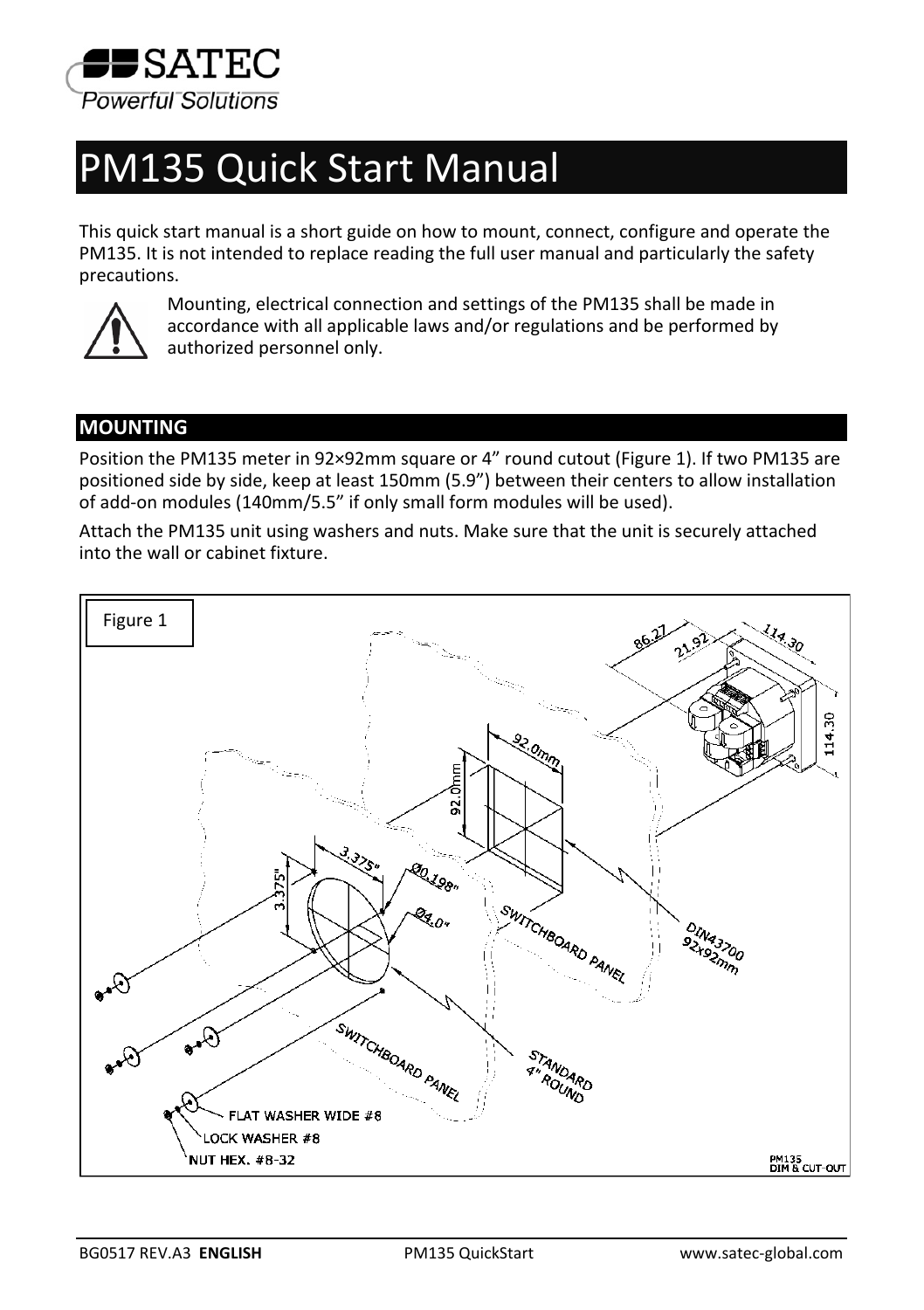## **CONNECTION**

To connect follow these steps (Figure 2 shows a 4W LV installation with conventional CTs):

- 1. Ensure that all incoming power sources are OFF.
- 2. Check that you have the appropriate power supply.
- 3. Connect the Power Supply inputs using 1.5 mm²/14AWG dedicated wires and breaker.
- 4. Connect to the external CTs by passing the external CTs wires through the meter CT cores. Observe the arrow that indicates the current direction (Figure 2A). For HACS: connect the red or white wire to the "+" and orange or black wire to the "-" terminal.
- 5. In case of a retrofit application where each external CT ends with two wires (Note 2B):
	- 5.1. Pass one wire through the meter CT core.
	- 5.2. Connect the wire to one of the meter "optional CT wire termination" screws.
	- 5.3. Connect the second wire from the external CT to the termination screw.
- 6. Connect the measured voltage inputs
- 7. Connect COM1 RS-485 communication port
- 8. To connect the optional module:
	- 8.1. Make sure that the power is turned off
	- 8.2. Remove the module cover
	- 8.3. Attach the module and fasten the screws
	- 8.4. Connect the module I/O or communication (see Figure 2C for DI/O wiring)
- 9. Turn the power up
- 10. Make sure the diagnostic led is off and solid "123" phase indication is displayed

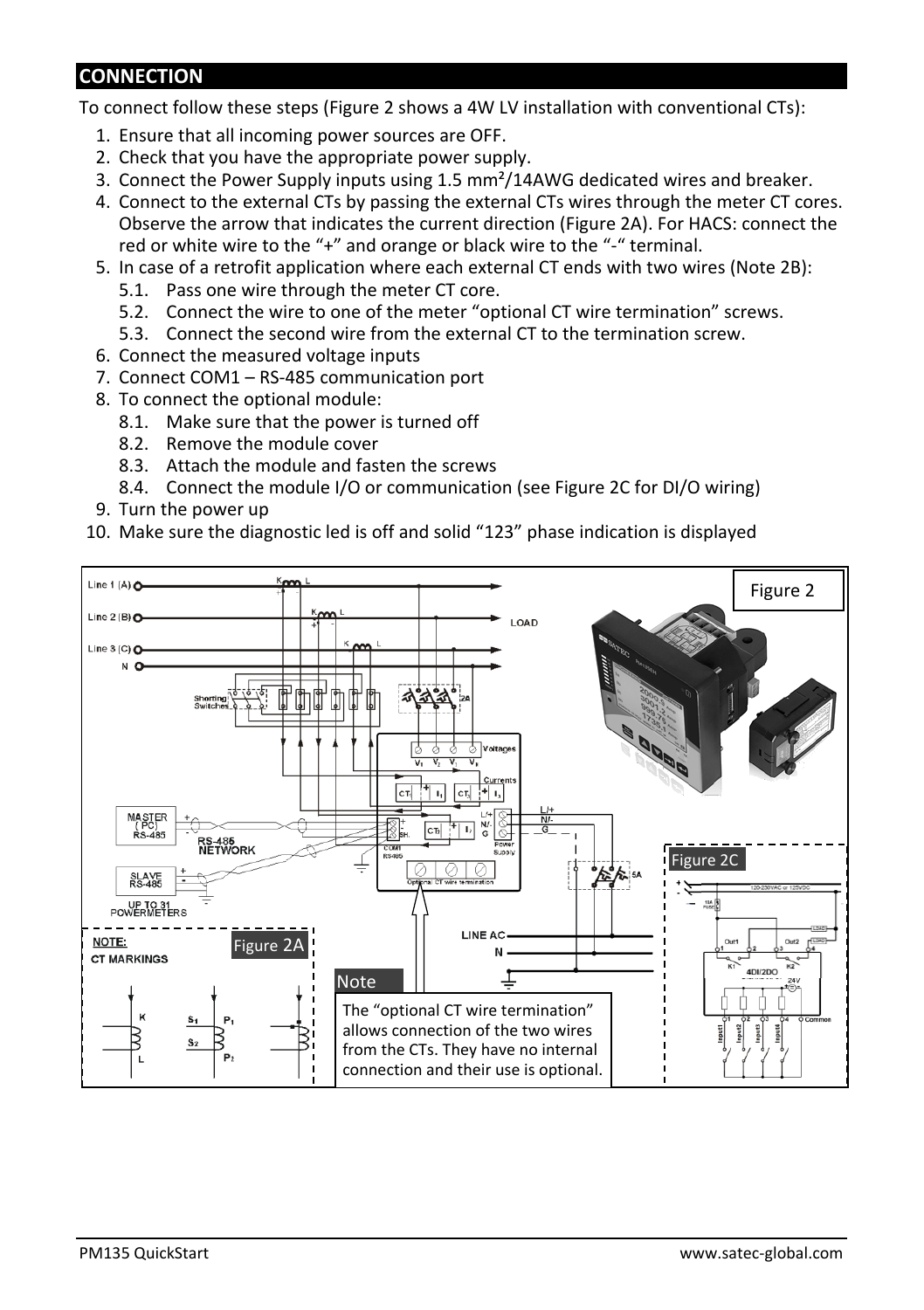### **OPERATION**

The PM135 is operated using the front panel which consists of an LCD display, 12 LEDs and five keys as shown below:



#### **Status Line**

Date, time, operation mode, current tariff (T1÷T8), phase indicators and power flow direction.

Operation modes: NORM and TEST. In the TEST mode the energy registers are not accumulated and the calibration led is 10 times faster (10 pulses per Wh or varh).

Phase indication is on when voltage is ok, blinking when below voltage dip set value or marked as "-" when below the interruption set value.

Power flow direction: Normal flow (generation to load) –  $\mathbf{H}$ , reverse flow –  $\mathbf{H}$  or no load –  $\mathbf{H}$ 

#### **Display Screens**

| Group ( $\rightarrow$ to change) | Screens ( $\triangle$ to go right, $\nabla$ to go left). Underlined = included in Auto Scroll |  |  |
|----------------------------------|-----------------------------------------------------------------------------------------------|--|--|
| Voltages                         | $V L-L$ // $V L-N$ // THD // Ue // Hz // Phase // Demand                                      |  |  |
| Currents                         | Amps // THD // TDD // K Factor // Unbalance // Demand                                         |  |  |
| Powers                           | Total // L1 // L2 // L3 // Import Demand // Export Demand                                     |  |  |
| Demands                          | P Import // P Export // Amps // Volts                                                         |  |  |
| Min/Max                          | V L-L // V L-N // Amps // I neutral // P // PF // Hz                                          |  |  |
| Energy                           | Import $//$ Export                                                                            |  |  |
| TOU (Import, Export)             | $Reg#1$ // $Reg#2$                                                                            |  |  |
| <b>Harmonics</b>                 | #3 // #5 // #7  #39<br>Navigation                                                             |  |  |
| Spectrum                         | V1 // V2 // V3 // I1 // I2 // I3                                                              |  |  |
| Waveform                         | L1 // L2 // L3                                                                                |  |  |
| Phasor                           | Press $\blacktriangledown$<br>Press A                                                         |  |  |
| Digital I/O                      | <b>Press</b>                                                                                  |  |  |
| Diagnostic                       | ⇥                                                                                             |  |  |
| Alarms                           |                                                                                               |  |  |
| <b>Basic Settings</b>            | Page1 // Page2                                                                                |  |  |
| Device Info                      | Info $//$ Com                                                                                 |  |  |